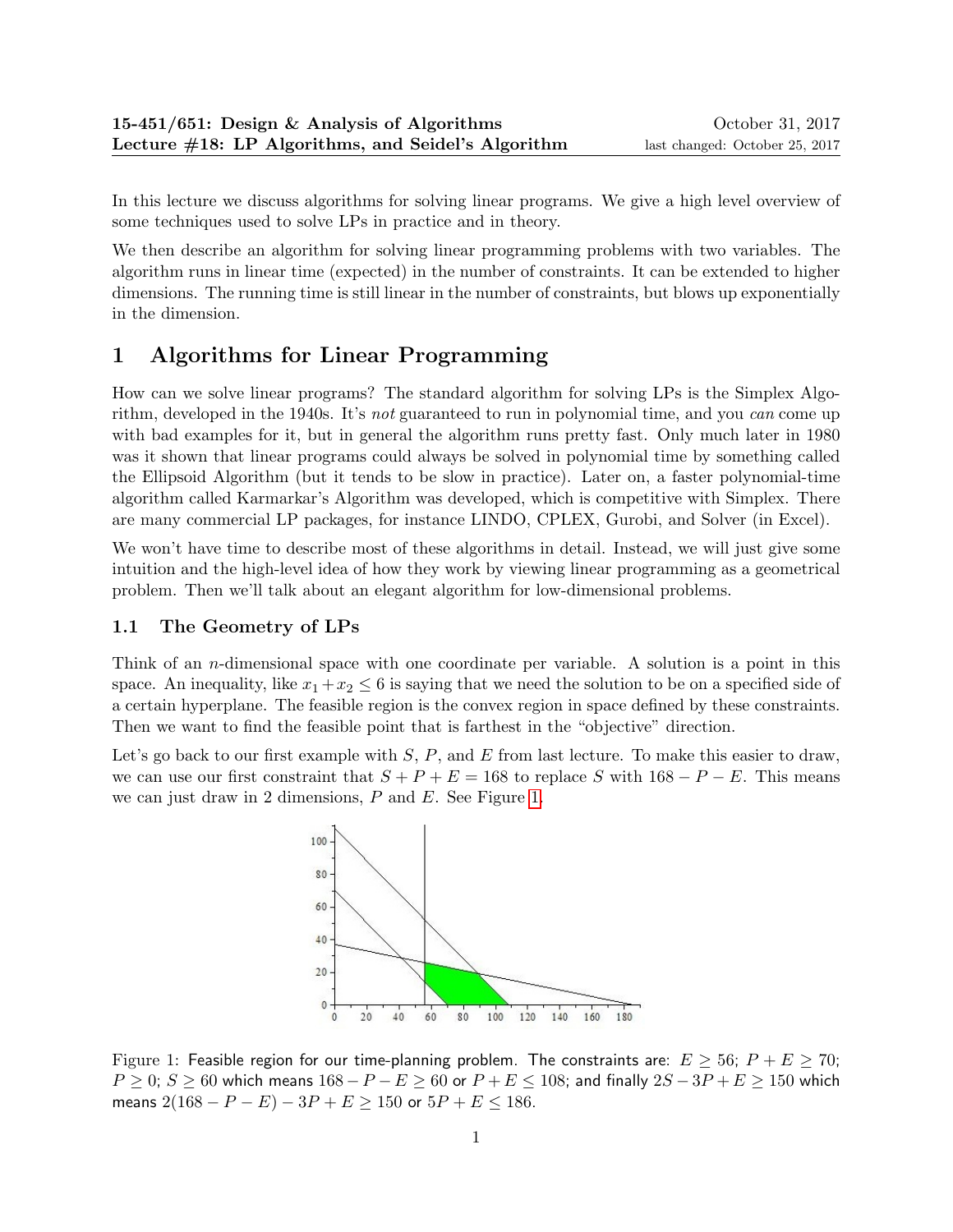We can see from the figure that for the objective of maximizing  $P$ , the optimum happens at  $E =$ 56,  $P = 26$ . For the objective of maximizing  $2P + E$ , the optimum happens at  $E = 88.5$ ,  $P = 19.5$ , as drawing the contours indicates (see Figure [2\)](#page-1-0).



<span id="page-1-0"></span>Figure 2: Contours for  $2P + E$ .

We can use this geometric view to motivate the algorithms.

The Simplex Algorithm: The earliest and most common algorithm in use is called the Simplex method. The idea is to start at some "corner" of the feasible region (to make this easier, we can add in so-called "slack variables" that will drop out when we do our optimization). Then we repeatedly do the following step: look at all neighboring corners of our current position and go to the best one (the one for which the objective function is greatest) if it is better than our current position. Stop when we get to a corner where no neighbor has a higher objective value than we currently have. The key facts here are that

- 1. since the objective is linear, the optimal solution will be at a corner (or maybe multiple corners), and
- 2. there are no local maxima: if you're not optimal, then some neighbor of you must have a strictly larger objective value than you have. That's because the feasible region is *convex*.

So, the Simplex method is guaranteed to halt at the best solution. The problem is that it is possible for there to be an exponential number of corners, and it is possible for Simplex to take an exponential number of steps to find the optimal corner. But, in practice this usually works well.

The Ellipsoid Algorithm: The Ellipsoid Algorithm was invented by Khachiyan in 1980 in Russia. This algorithm solves just the "feasibility problem," but you can then do binary search with the objective function to solve the optimization problem. The idea is to start with a big ellipse (called an ellipsoid in higher dimensions) that we can be sure contains the feasible region. Then, try the center of the ellipse to see if it violates any constraints. If not, you're done. If it does, then look at some constraint violated. So we know the solution (if any) is contained in the remaining at-most-half-ellipse. Now, find a new smaller ellipse that contains that half of our initial ellipse. We then repeat with the new smaller ellipse. One can show that in each step, you can always create a new smaller ellipse whose volume is smaller, by at least a  $(1 - 1/n)$  factor, than the original ellipse. So, every *n* steps, the volume has dropped by about a factor of  $1/e$ . One can then show that if you ever get too small a volume, as a function of the number of bits used in the coefficients of the constraints, then that means there is no solution after all.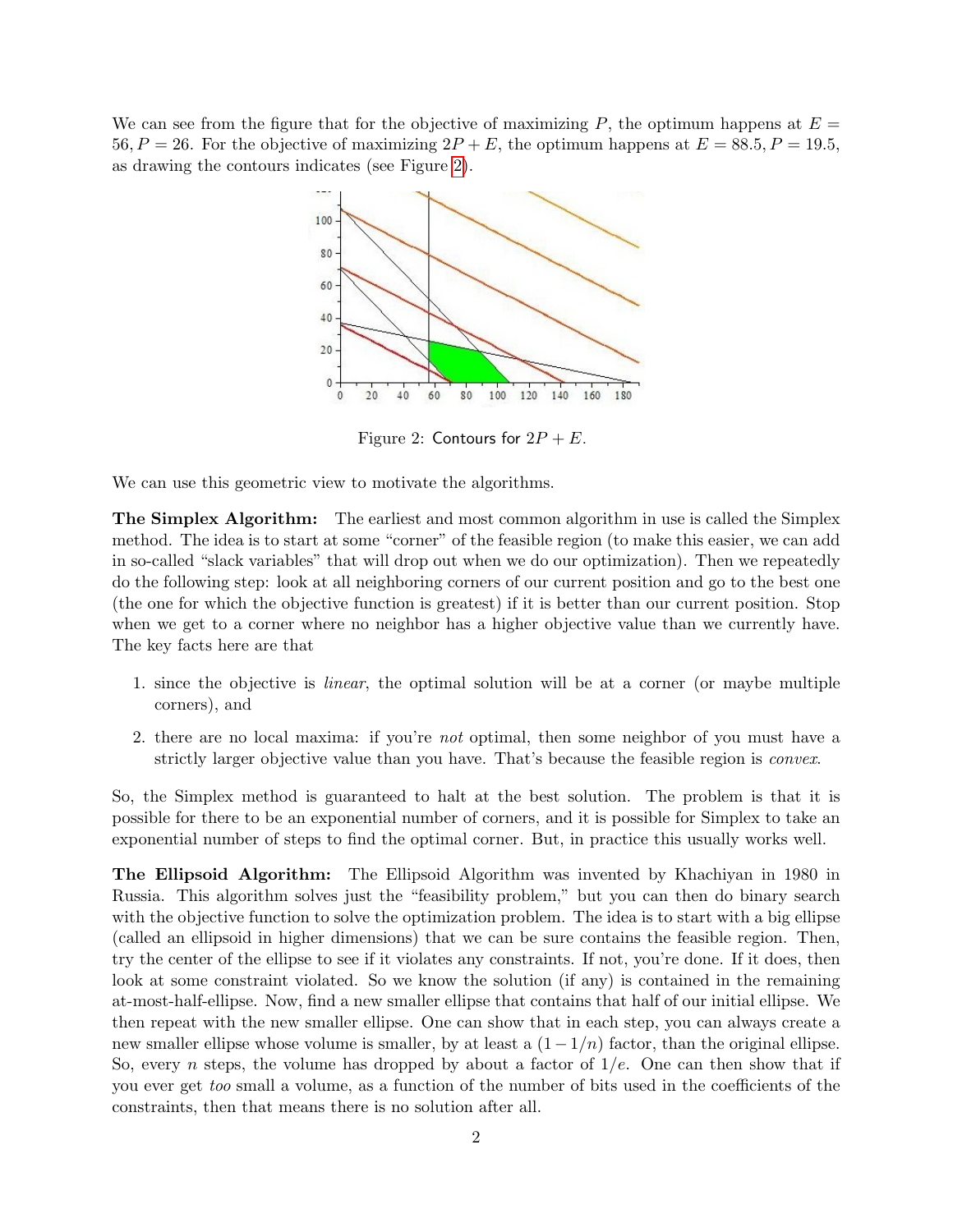One nice thing about the Ellipsoid Algorithm is you just need to tell if the current solution violates any constraints or not, and if so, to produce one. You don't need to explicitly write them all down. There are some problems that you can write as a linear program with an exponential number of constraints if you had to write them down explicitly, but where there is an fast algorithm to determine if a proposed solution violates any constraints and if so to produce one. For these kinds of problems, the Ellipsoid Algorithm is a good one.

Interior-Point Algorithms: Interior-point Algorithms sort of have aspects of both. They works with feasible points but don't go from corner to corner. Instead they moves inside the interior of the feasible region. One of the first algorithms of this form was developed by Karmarkar in 1984, and now there are a large class of these "interior-point" methods.

The development of better and better algorithms is a big ongoing area of research. In practice, for all of these algorithms, you get a lot of mileage by using good data structures to speed up the time needed for making each decision.

## 2 Seidel's LP algorithm

Apart from the kinds of algorithms presented above, there are other "geometric" LP solvers. These use the geometry in some crucial way. In the rest of this lecture we now describe a linearprogramming algorithm due to Raimund Seidel that solves the 2-dimensional (i.e., 2-variable) LP problem in expected  $O(m)$  time (recall, m is the number of constraints), and more generally solves the d-dimensional LP problem in expected time  $O(d!m)$ .

**Setup:** We have d variables  $x_1, \ldots, x_d$ . We are given m linear constraints in these variables  $\mathbf{a}_1 \cdot \mathbf{x} \leq b_1, \ldots, \mathbf{a}_m \cdot \mathbf{x} \leq b_m$  along with an objective  $\mathbf{c} \cdot \mathbf{x}$  to maximize. (Using boldface to denote vectors.) Our goal is to find a solution x satisfying the constraints that maximizes the objective. In the example above, the region satisfying all the constraints is given in gray, the arrow indicates the direction in which we want to maximize, and the cross indicates the x that maximizes the objective.



(You should think of sweeping the green dashed line, to which the vector c is normal (i.e., perpendicular), in the direction of c, until you reach the last point that satisfies the constraints. This is the point you are seeking.)

The idea: Here is the idea of Seidel's algorithm.  $1$  Let's add in the (real) constraints one at a

<span id="page-2-0"></span><sup>&</sup>lt;sup>1</sup>To keep things simple, let's assume that we have inequalities of the form  $-\lambda \leq x_i \leq \lambda$  for all i with sufficiently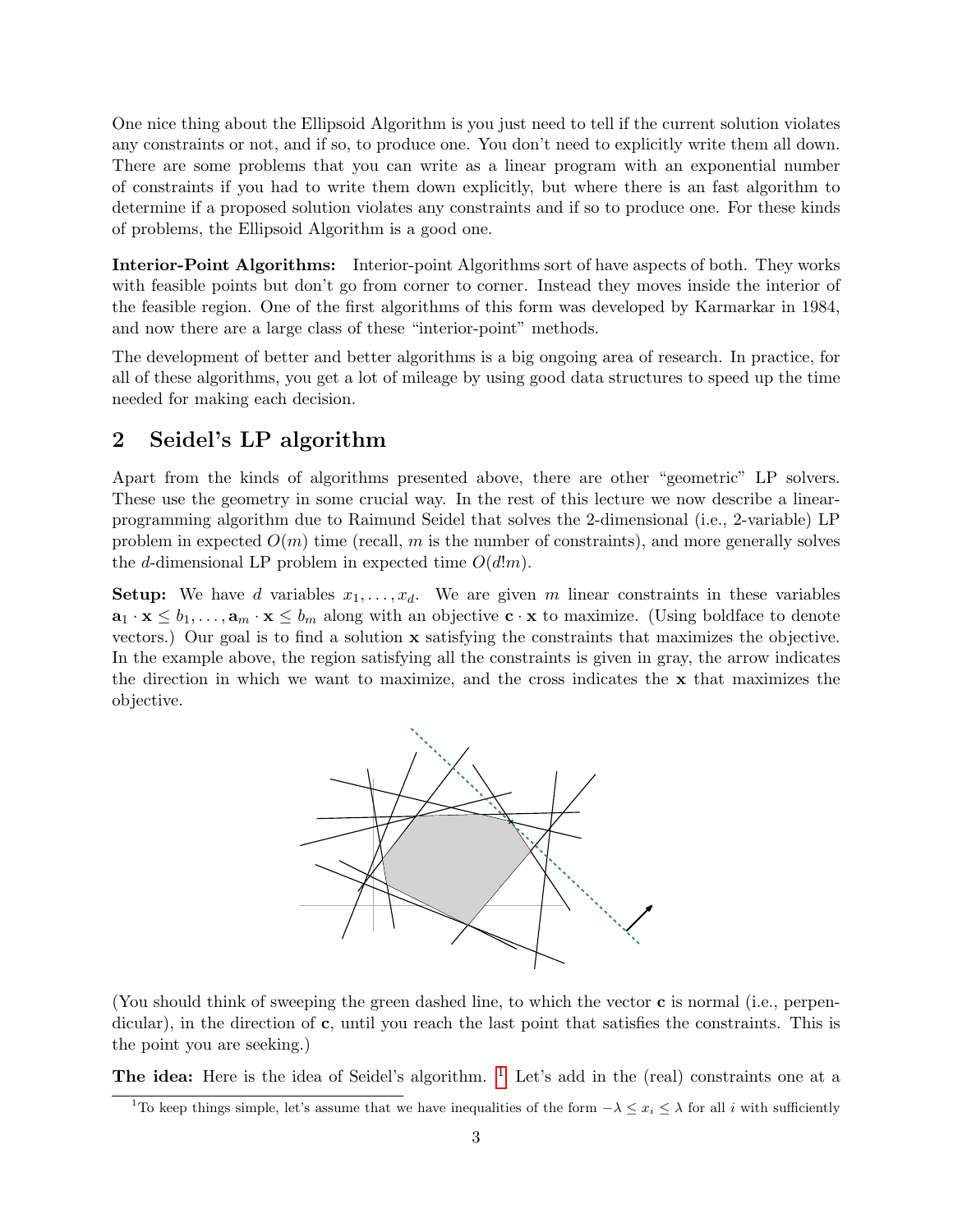time, and keep track of the optimal solution for the constraints so far. Suppose, for instance, we have found the optimal solution  $\mathbf{x}^*$  for the first  $m-1$  constraints, and now we add in the mth constraint  $\mathbf{a}_m \cdot \mathbf{x} \leq b_m$ . There are two cases to consider:

Case 1: If  $x^*$  satisfies the constraint, then  $x^*$  is still optimal. Time to perform this test:  $O(d)$ .

**Case 2:** If  $x^*$  doesn't satisfy the constraint, then the new optimal point will be on the  $(d-1)$ dimensional hyperplane  $\mathbf{a}_m \cdot \mathbf{x} = b_m$ , or else there is no feasible point.

As an example, consider the situation below, before and after we add in the linear constraint  $\mathbf{a}_m \cdot \mathbf{x} \leq b_m$  colored in red. This causes the feasible region to change from the light blue region to the smaller gray region, and the optimal point to move.



Let's now focus on the case  $d = 2$  and consider the time it takes to handle Case 2 above. With  $d = 2$ , the hyperplane  $\mathbf{a}_m \cdot \mathbf{x} = b_m$  is just a line, and let's call one direction "right" and the other "left". We can now scan through all the other constraints, and for each one, compute its intersection point with this line and whether it is "facing" right or left (i.e., which side of that point satisfies the constraint). We find the rightmost intersection point of all the constraints facing to the right and the leftmost intersection point of all that are facing left. If they cross, then there is no solution. Otherwise, the solution is whichever endpoint gives a better value of  $c \cdot x$  (if they give

large  $\lambda$  which are separate from the "real" constraints, so that the starting optimal point is one of the corners of the box  $[-\lambda, \lambda]^2$ . See Section [2.1](#page-4-0) for how to remove this assumption.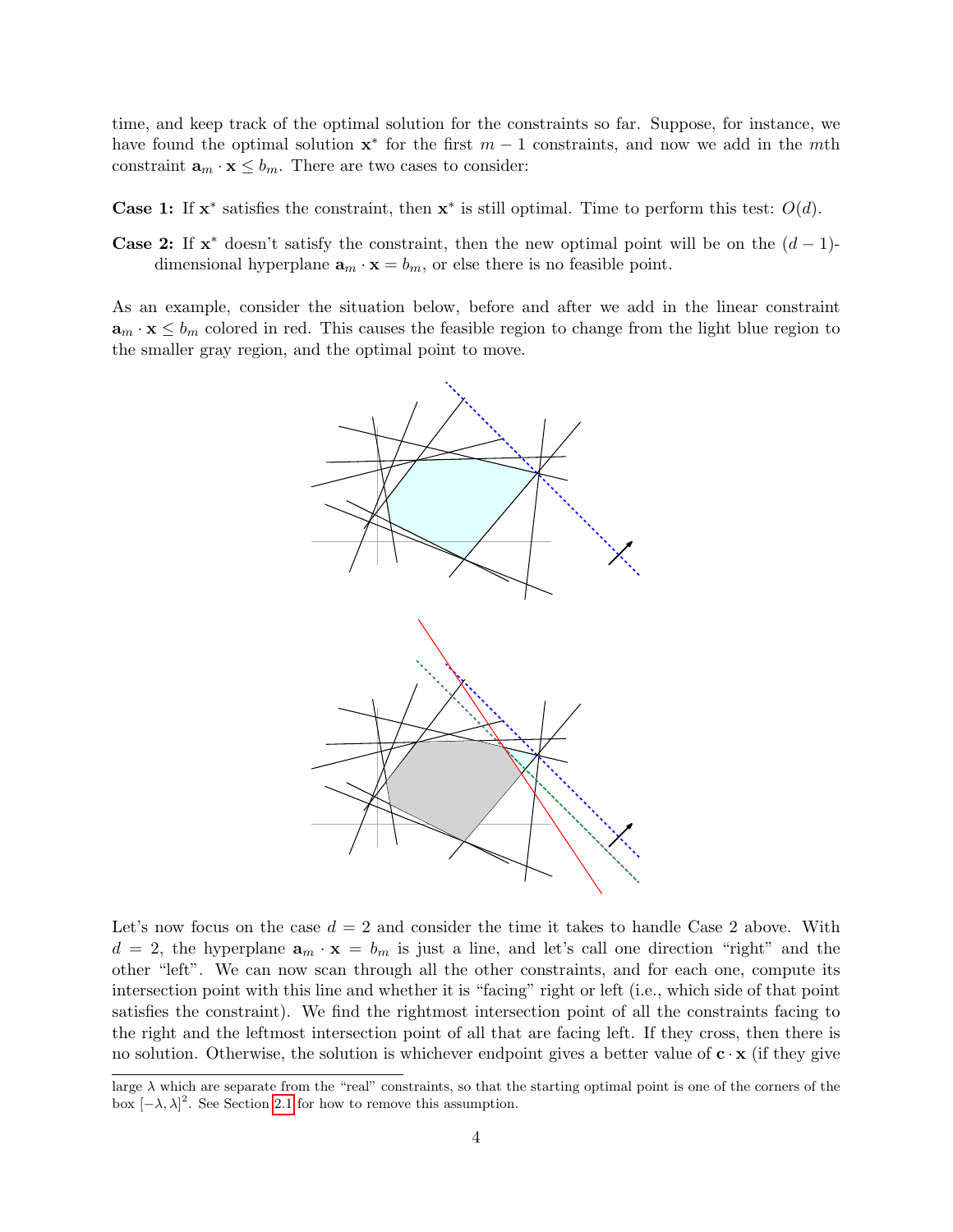the same value — i.e., the line  $\mathbf{a}_m \cdot \mathbf{x} = b_m$  is perpendicular to  $\mathbf{c}$  — then say let's take the rightmost point). In the example above, the 1-dimensional problem is the one in the figure below, with the green constraints "facing" one direction and the blue ones facing the other way. The direction of c means the optimal point is given by the "lowest" green constraint.



The total time taken here is  $O(m)$  since we have  $m-1$  constraints to scan through and it takes  $O(1)$  time to process each one.

Right now, this looks like an  $O(m^2)$ -time algorithm for  $d = 2$ , since we have potentially taken  $O(m)$ time to add in a single new constraint if Case 2 occurs. Indeed, that is the worst-case running time for this algorithm. But, suppose we add the constraints in a random order? What is the probability that constraint m goes to Case 2?

Notice that the optimal solution to all  $m$  constraints (assuming the LP is feasible and bounded) is at a corner of the feasible region, and this corner is defined by two constraints, namely the two sides of the polygon that meet at that point. If both of those two constraints have been seen already, then we are guaranteed to be in Case 1. So, if we are inserting constraints in a random order, the probability we are in Case 2 when we get to constraint m is at most  $2/m$ . This means that the expected cost of inserting the mth constraint is at most:

E[cost of inserting mth constraint]  $\leq (1 - 2/m)O(1) + (2/m)O(m) = O(1)$ .

This is sometimes called "backwards analysis" since what we are saying is that if we go backwards and pluck out a random constraint from the  $m$  we have, the chance it was one of the constraints that mattered was at most  $2/m$ .

So, Seidel's algorithm is as follows. Place the constraints in a random order and insert them one at a time, keeping track of the best solution so far as above. We just showed that the expected cost of the ith insert is  $O(1)$  (or if you prefer, we showed  $T(m) = O(1) + T(m-1)$  where  $T(i)$  is the expected cost of a problem with i constraints), so the overall expected cost is  $O(m)$ .

## <span id="page-4-0"></span>2.1 Handling Special Cases, and Extension to Higher Dimensions<sup>\*</sup>

What if the LP is infeasible? There are two ways we can analyze this. One is that if the LP is infeasible, then it turns out this is determined by at most 3 constraints. So we get the same as above with  $2/m$  replaced by  $3/m$ . Another way to analyze this is imagine we have a separate account we can use to pay for the event that we get to Case 2 and find that the LP is infeasible. Since that can only happen once in the entire process (once we determine the LP is infeasible, we stop), this just provides an additive  $O(m)$  term. To put it another way, if the system is infeasible,